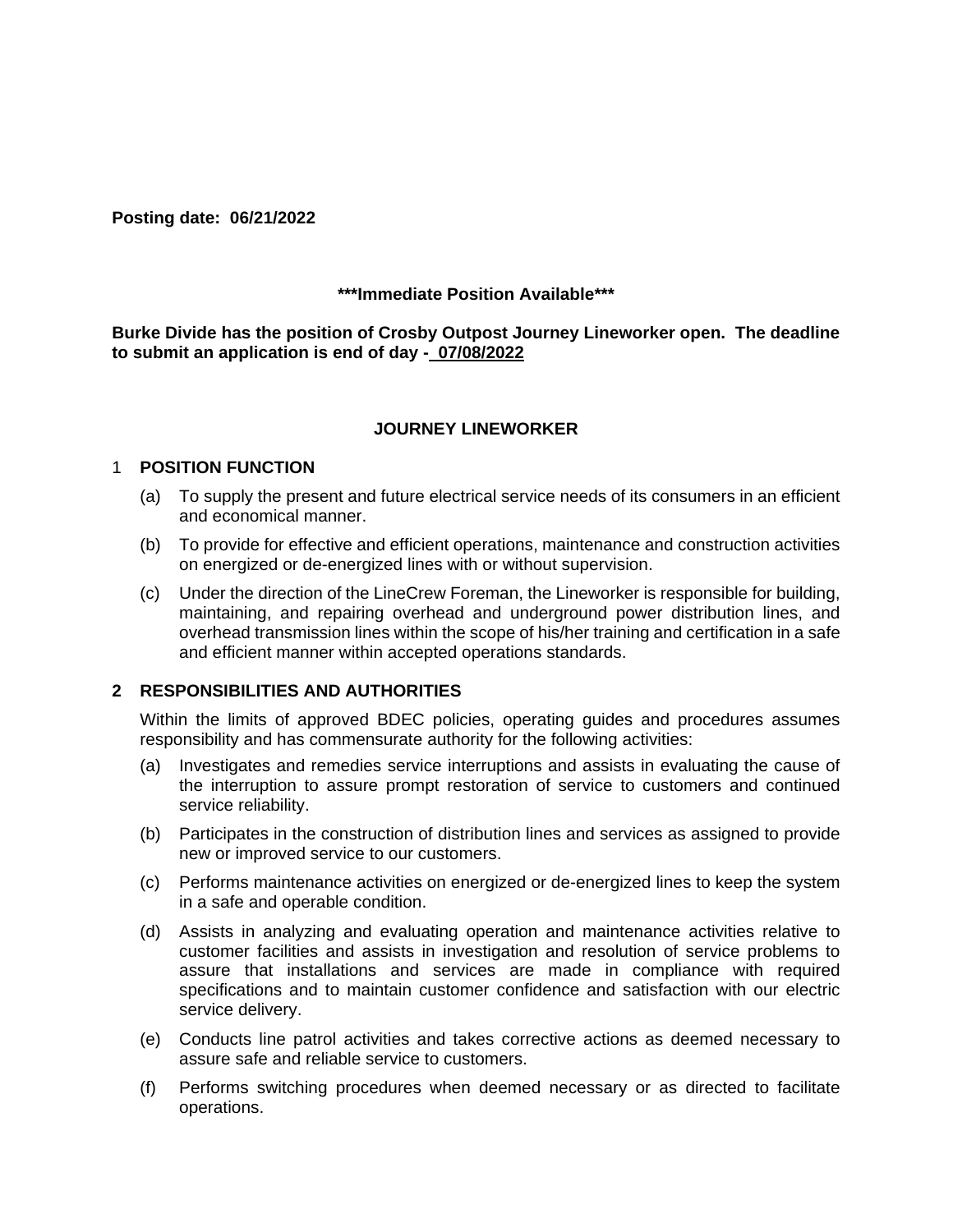- (g) Installs sectionalizing equipment and assists with maintenance to provide continued reliable service within the required specifications.
- (h) Hooks up single-phase and multi-phase transformer connections using the correct configuration to assure end user of proper voltage levels.
- (i) Directs the work activities of an Apprentice Lineworker as assigned and assists in the on-the-job training of Apprentice Lineworker during their four-year apprenticeship to insure safe working practices are followed and to help insure that they are capable of assuming Journey Lineworker duties after the training period is complete.
- (j) Maintains security and street lighting and promotes the installation of improved lighting equipment to provide for a safe, secure environment during the evening hours.
- (k) Coordinates and overseas the work of outside contractors when assigned to assure compliance with required specifications and safe working conditions.
- (l) Makes frequent checks of tools and protective equipment and submits recommendations for replacing defective materials to assure that they are safe and operable.
- (m) Assists in the maintenance of vehicles vehicle material inventories and equipment assigned to work unit to assure that they are safe, operable and that the required documentation is completed.
- (n) Maintains material inventories and completes required documentation for assigned vehicle and projects to assure proper material records are kept.
- (o) Attends and participates in safety meetings to become aware of safety rules and regulations and to help assure that safe working practices are followed and a safe working environment exists for the individual, fellow employees and customers.
- (p) Maintains a current knowledge of first aid, CPR and other life saving techniques and performs these techniques as necessary to ensure that prompt attention is given to coworkers during emergencies.
- (q) Assures the maximum productive use of personnel, materials and equipment on assigned projects consistent with approved specifications and in compliance with established safe working practices and policies to assure a safe and productive work environment.
- (r) Maintains current knowledge of equipment, RUS specifications, OSHA regulations, mapping system, and other operational and regulatory systems related to the responsibilities of the position.
- (s) Keeps informed of and provides support for Cooperative goals, policies, plans and programs to assist the Cooperative in providing services which meet the expectations of our customers and to allow the Cooperative to continue to be a positive influence within its service area.
- (t) Scheduled on call time is required.
- (u) In addition to these responsibilities, may be assigned to perform other duties from time to time.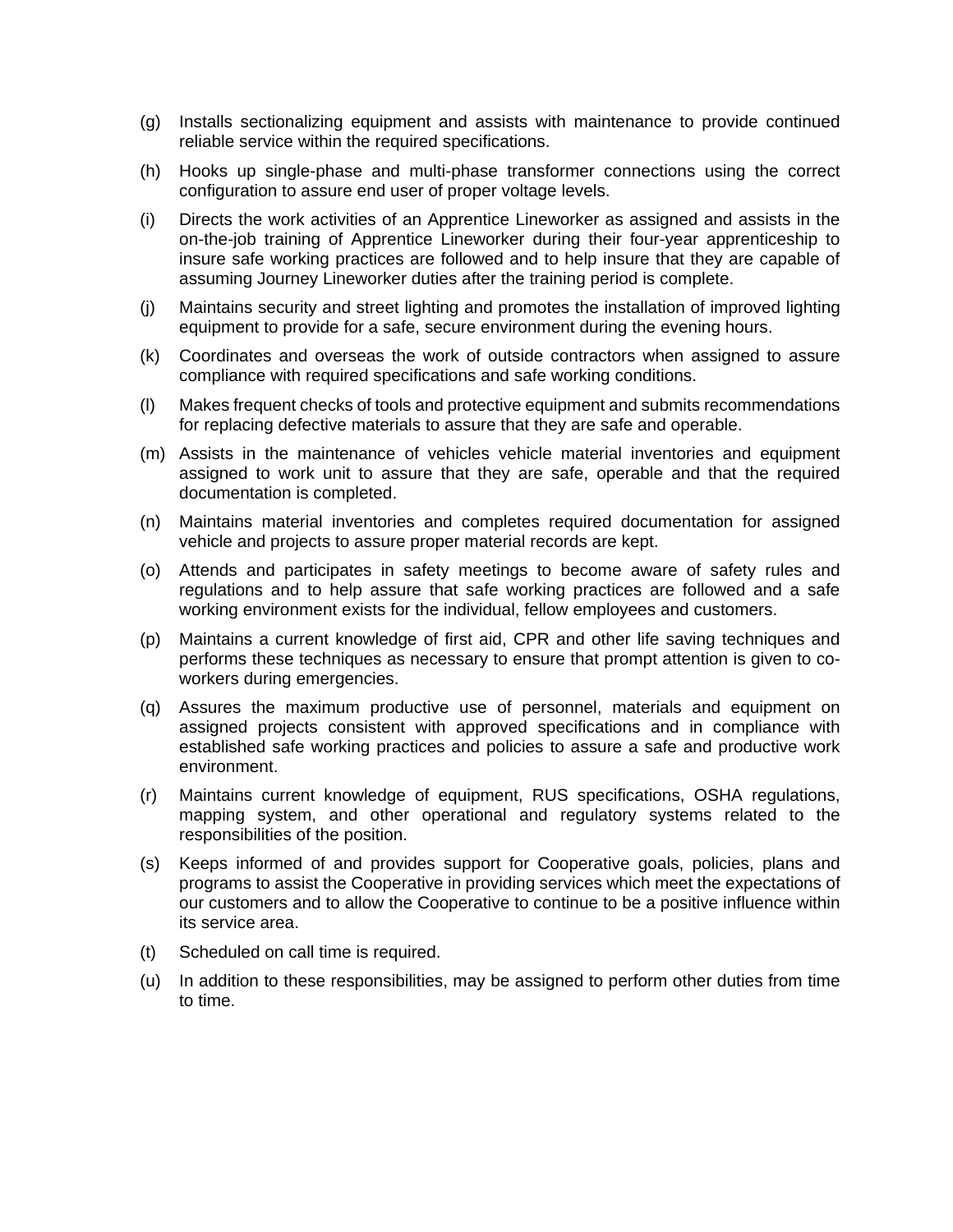# 3 **EDUCATION**

- a) High school diploma or equivalent required.
- b) Graduation from vocational/technical school in power line studies, or equivalent experience required.
- c) Successful completion of a qualified four-year Journey Lineworker training program is required.
- d) Certification as a Journey Lineworker through the US Department of Labor may be substituted for the Apprentice Lineworker training program.
- e) North Dakota CDL drivers license is required. Must have and maintain an insurable driving record

## 4 **KNOWLEDGE**

Must possess a working knowledge of the construction, operations, and maintenance of electric distribution lines, both overhead and underground, including meters, transformers, voltage regulators, capacitors, sectionalizers, and oil circuit reclosers; REA Construction specifications and a portion of the National Electric Safety Code. Must have sound knowledge of the proper and safe use of the tools and equipment used in line construction and maintenance of both energized and de-energized lines. Must have a thorough knowledge of first aid and CPR. Should be willing to attend courses relating to his/her area of work.

## 5 **ABILITIES AND SKILLS**

Must be skilled in underground and overhead line operation, in pole climbing, in operation of line construction equipment and in using lineworker tools while working on the ground, on a pole and from a bucket truck. Must be skilled in properly and safely working with live conductors of all voltages. Must be skilled in all work required in connection with the installation of materials, apparatus, and equipment used in the construction and maintenance of electric distribution lines. Must have a Commercial Driver's license or be able to obtain one within 90 days of employment.

Ability to effectively read and follow operations and safety manuals. Ability to follow directions and work with others as assigned. Ability to communicate and work with others to solve problems is required.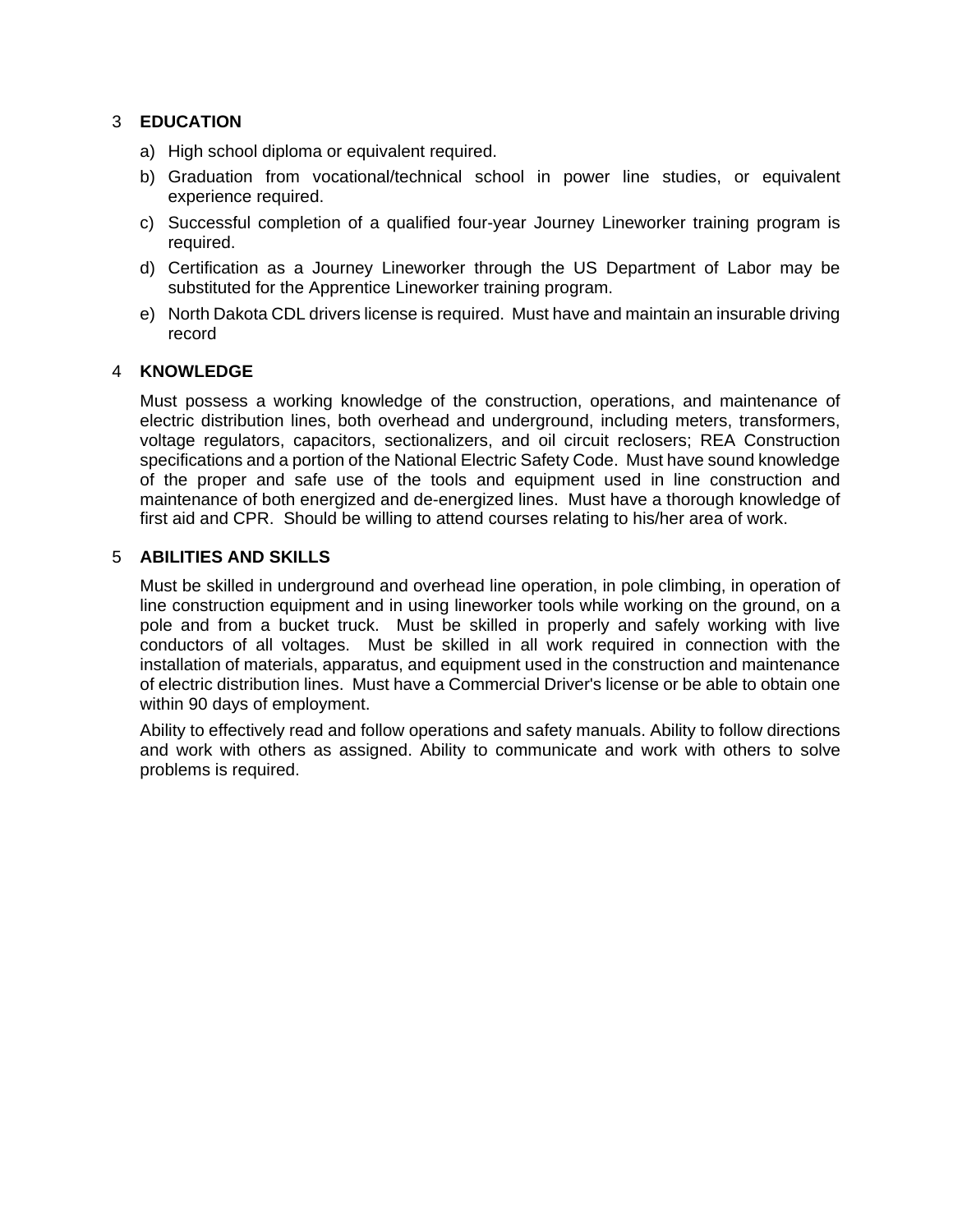6 **WORKING CONDITIONS** Outside work in all kinds of weather. Some heavy lifting required. Overtime may be required. Must be available for work after normal office hours.

# 7 **PHYSICAL REQUIREMENTS**

Heavy work requiring exertion of up to 100 pounds of force occasionally and/or up to 50 pounds of force frequently, and/or up to 20 pounds of force constantly to move objects. Lifting and carrying of 10 to 50 pounds occasionally. Reaching and lifting overhead is required. Job requires standing, crawling, climbing, bending, pulling and reaching majority of the time. Majority of time spent out-of-doors. Exposure to varying temperature conditions including cold below 32 degrees and heat above 100 degrees. Includes exposure to mechanical, electrical, burns, confined space, radiant heat, work at heights and operating machinery hazards. Some exposure to odors, gases, dust and dirt. Safety equipment required. Must be able to communicate with individuals. ND CDL license required. Must be able to read, write and do arithmetic. Must be able to present information to others and work under stress.

# **8 PERSONAL CHARACTERISTICS**

Performs the essential functions and elements of this position competently, following an initial orientation period. Work may be varied; problems are difficult and methods and procedures are defined, and judgment is required to apply them to work. Personal characteristics to include: a team player, high integrity, good personal habits, good work habits, courteous and friendly, able to work well with diverse groups of people, and gain and maintain respect of others, both inside and outside the Cooperative.

#### 9 **WORKING RELATIONSHIPS**

(a) Department

Operations. This department is responsible for the physical equipment and plant involved in safely and efficiently distributing electricity to each member consumer. This includes construction and maintenance of electric distribution equipment & facilities. Resolving emergency/ hazardous conditions, resolving consumer trouble calls, and developing system upgrades for system. There are also contacts with the power supplier, consulting engineers and other people involved in the utility business.

- (b) Coordinates or Cooperates with:
	- (1) Internal
		- (i) Foreman Works with foreman and other journeymen or apprentice linemen in a lead position.
		- (ii) Operations Manager Requests advice and assistance and confers on operational and personnel problems; provides advice, assistance and information on employee development, work planning, policy planning, and other areas as assigned.
		- (iii) Managers & Supervisors Works with all department managers and supervisors to coordinate electrical requirements. Exchanges information and job experiences that would be mutually beneficial to each functional area within the Cooperative.